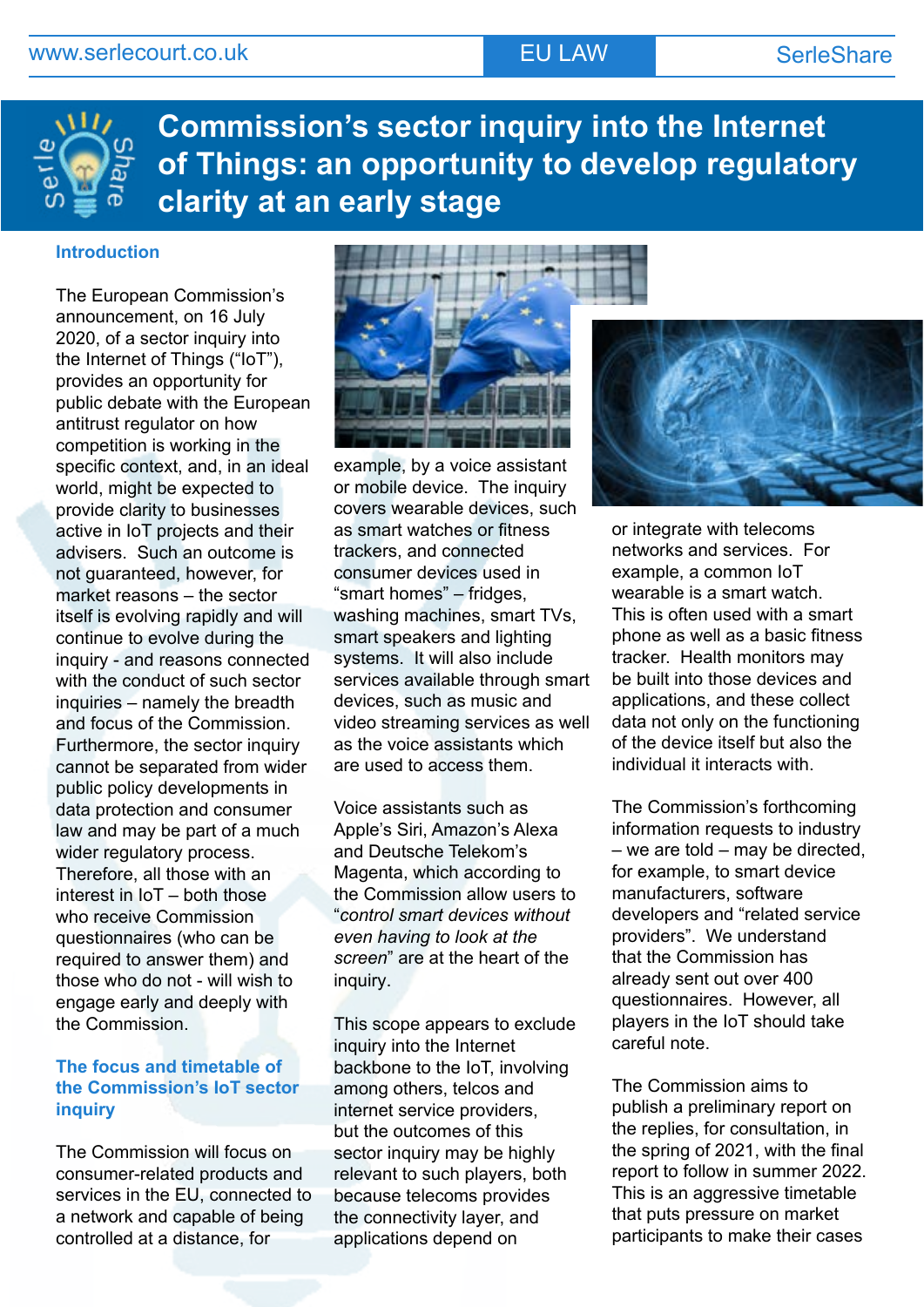# www.serlecourt.co.uk **EU LAW SerleShare**

cases early and clearly, even as the sector is evolving.

### **Commentary**

*Inquiry into a sector under rapid evolution*

EU sector inquiries are industrywide probes where there are concerns that markets may not be working as well as they should, but where the problem does not appear to be related to unlawful action by individual companies. This sector inquiry – the ninth the Commission has conducted under Regulation 1/2003 - will be to a notable degree unlike others. Instead of waiting for the IoT to reach some level of maturity, the Commission has decided to launch now. As a result, it will be examining a sector that is changing rapidly while under observation. Indeed, its decision to open the sector inquiry is curious. It records that the sector for consumer IoT-related products and services is already important and expected to grow substantially – from 108 million smart home devices in 2019 to 184 million in 2023. Yet the legal test for opening an inquiry is – as set out in Article 17 of Regulation 1/2003:

*"Where the trend to trade between Member States, the rigidity of prices or other circumstances suggest that competition may be restricted or distorted within the internal market, the Commission may decide to conduct an inquiry into a particular sector of the economy or into a particular type of agreements across various sectors."*

This is a low threshold for

beginning a sector inquiry, and in response to this, the

decision opening the inquiry)

that:

*"Despite its relatively early stage of development, the* 

**Directors' Commission argues (in its Commission argues (in its Consumption and Consumption and Consumption and Consumption and Consumption and Consumption are all consumer consumer consumer consumer consumer consumer cons** Inst.<br> **Institute and Governance Act 2020**<br>
the fecus on data collection Unsurprisingly, given recent enforcement practice as well the focus on data collection and use. Such data may be personal data or non-personal data, and the Commission notes that access to these data may be *"an important contributing factor to market power both in the sector for consumer IoTs related products and services, and the competitive structures thereof."*

*sector for consumer IoTs related products and services in the Union, there are indications of company behaviour conducive* 

*to structurally distorting competition in and for this sector. In particular, there are indications of contractual and de facto restrictions of data access and interoperability, the emergence of digital* 

*ecosystems and gatekeepers, as well as certain forms of self-preferencing and practices linked to the use of proprietary standards that could represent barriers to entry and innovation, and could lead to restrictions of market access for competitors, thereby restricting and/or distorting competition in the* 

*sector."*

None of these identified issues – data access and interoperability, gatekeepers,

self-preferencing and

standardisation - is novel and the Commission is confident that its enforcement and decisional practice give it the analytical tools appropriate to these newer developments.

In acting quickly, the

Commission may prevent a repeat of past accusations that in the past it has been too slow to act in technology markets. But there is an equal and opposite danger in acting precipitously, that the problem under investigation is not defined with adequate clarity, and any solutions may be unworkable or impractical.

### **Focus on data**

The Commission notes that the enormous volumes of data already flowing through consumer IoT products and services allows businesses to observe consumer habits and predict behaviour. It is a key input to developing AI. Those with access to data can better compete in AI-driven markets.

**Directors** and the consultation on) a proposed and the consultation on a proposed and the corporation of the consultation of the corporation of the consultation  $T_0$ , the correct open in pertieur of the corporation of th **Institute Act Act 2019**<br> **Institute** *Institute* **Internal Conduct Conduct Act Act 2019**<br> **Institute Internal Conduct Act 2019**<br> **Institute Institute Internal Conduct Act 2019** Although antitrust law and the tools of enforcement must be applied to changing circumstances, in particular, digital economies, this is a reminder that antitrust is part of a broader set of societal rules designed to protect consumers, and these rules may increasingly converge, as noted above for data protection.

For personal data, the sector inquiry marks an important step in the growing convergence of competition considerations and privacy/data protection, which already finds form in regulators' actions – note, for example, the ongoing legal battle in Germany between Facebook and the Bundeskartellamt over whether an infringement of data protection law by a dominant company could be and was an abuse of dominance. Note, also, the recent debate between Google and the Commission over the former's proposed acquisition of Fitbit. On 14 July Google reportedly offered not to use Fitbit's user data to inform its advertising business. The Commission will test the robustness of such remedies as part of its merger review, which it says is unrelated to the sector inquiry. Not only is the

# www.serlecourt.co.uk **EU LAW SerieShare**

Commission taking particular interest in the consumer data aspect of the deal; but also the European Data Protection Board ("EDPB") requested, in February this year, that the merging parties conduct a privacy impact assessment before notifying the deal. This is the first time the EDPB has intervened in a such a case.

### **Relation with antitrust enforcement and digital markets policy development**

The Commission's sector inquiry page states that the Commission *"may – at a later stage – assess whether it needs to open specific investigations to ensure the respect of EU rules on restrictive agreements and abuse of dominant position."* This is repeated in the Commission's press release opening the inquiry: *"If, after analysing the results, the Commission identified specific competition concerns, it could open case investigations…"*

Previous sector inquiries have led to a number of investigations into specific companies. The Commission launched probes into geo-blocking following its 2017 e-commerce sector inquiry, which also prompted EU legislation to ban unjustified geo-blocking.

The sector inquiry cannot be separated from ongoing investigations such as Google/ Fitbit (albeit in the mergers rather than antitrust field), nor does a sector inquiry formally prevent the Commission opening enforcement cases earlier. It is clear there is parallel policy-making, enforcement and inquiry work. Note, here, the recent and

and controversial announcement of (and "New Competition Tool" – the on competition policy for the digital era – whereby antitrust enforcement in digital markets will be complemented by possible ex-ante regulation of digital platforms, including requirements for those with a "gatekeeper" role and the proposed tool which would aim to deal with structural competition problems across markets (e.g. tipping markets) which cannot be tackled or addressed in the most effective manner by current competition rules.

# **Consumer protection**

There is a broader consumer protection agenda in play and the European Commission is not the only regulator to take an interest. National regulators – such as the Bundeskartellamt mentioned above – have also got involved.

In the UK, the Department of Culture, Media and Sport in January this year proposed new rules to protect consumers of IoT devices – first, by requiring internet-connected device passwords to be unique and not resettable to any universal factory setting; second, that manufacturers of consumer IoT devices must provide a public point of contact to enable vulnerabilities to be reported and acted on in a timely way; and thirdly, manufacturers of IoT devices must explicitly state the minimum length of time for which the device will receive security updates at the point of sale, either in store or online.

The fact that new technology such as the IoT may present new or enhanced risks to consumers does not, of itself, necessitate a specific policy or legislative response. For example, it may be concluded that ongoing reform initiatives that are not specific to the technology or existing laws and regulations are sufficiently adaptable to deal with the challenges presented. For example, in 2015 the Alliance for Internet of Things Innovation concluded that - while IoT products presented special considerations for product liability and insurance - there was no need for new regulation or legislation. However, with rapid technology development in the IoT world, existing product liability laws - first adopted in the EU over three decades ago and always a work-in-progress – may need further revision to be workable.

It will be important to understand how antitrust practice towards the consumer IoT develops alongside other aspects of consumer protection law, including product liability and product safety law, particularly since the lack of international harmonisation across these fields is likely to create a patchwork of standards and rules.